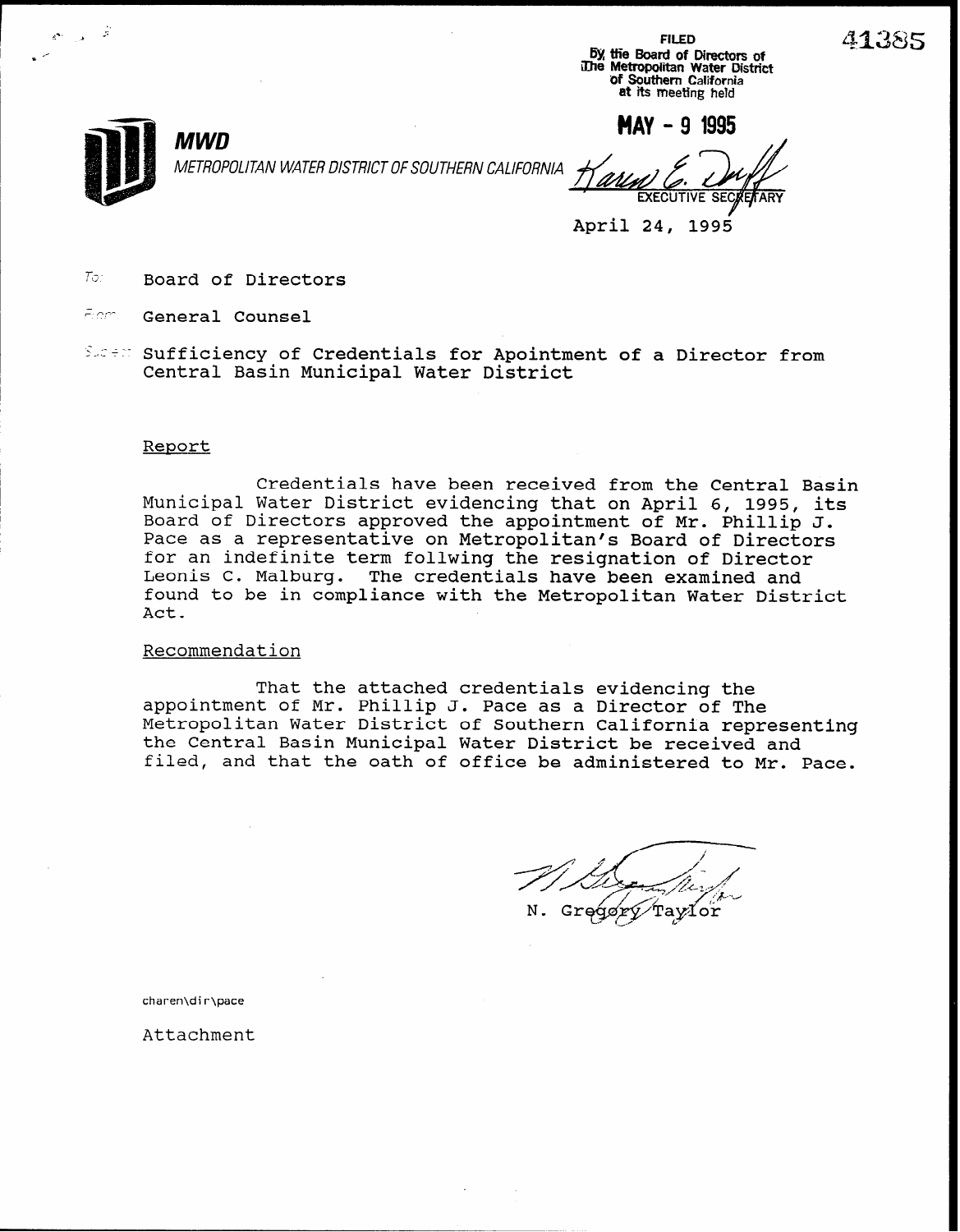

Office of Board of Directors

April 21, 1995

To: General Counsel

From: Executive Secretary

Subject: New Director from Central Basin MWD

Following the resignation of Director Leonis C. Malburg, Mr. Phillip J. Pace has been appointed by the board<br>of Central Basin Municipal Water District as one of its representatives on Municipal Water District as one of its<br>representatives on Metropolitan's Board for an indefinite term.

Attached are the credentials received from Central Basin Municipal Water District showing the appointment of Mr. Pace. Please review for legal sufficiency.

If the credentials are legally sufficient, Mr. Pace will be sworn in at the May 9, 1995, Board Meeting.

Daux Clair

 $\sim 10^{-1}$  and

dc

Attachments

cc w/out attach.

- J. R. Wodraska T. H. Quinn
- F. W. Horne
- J. W. Malinowski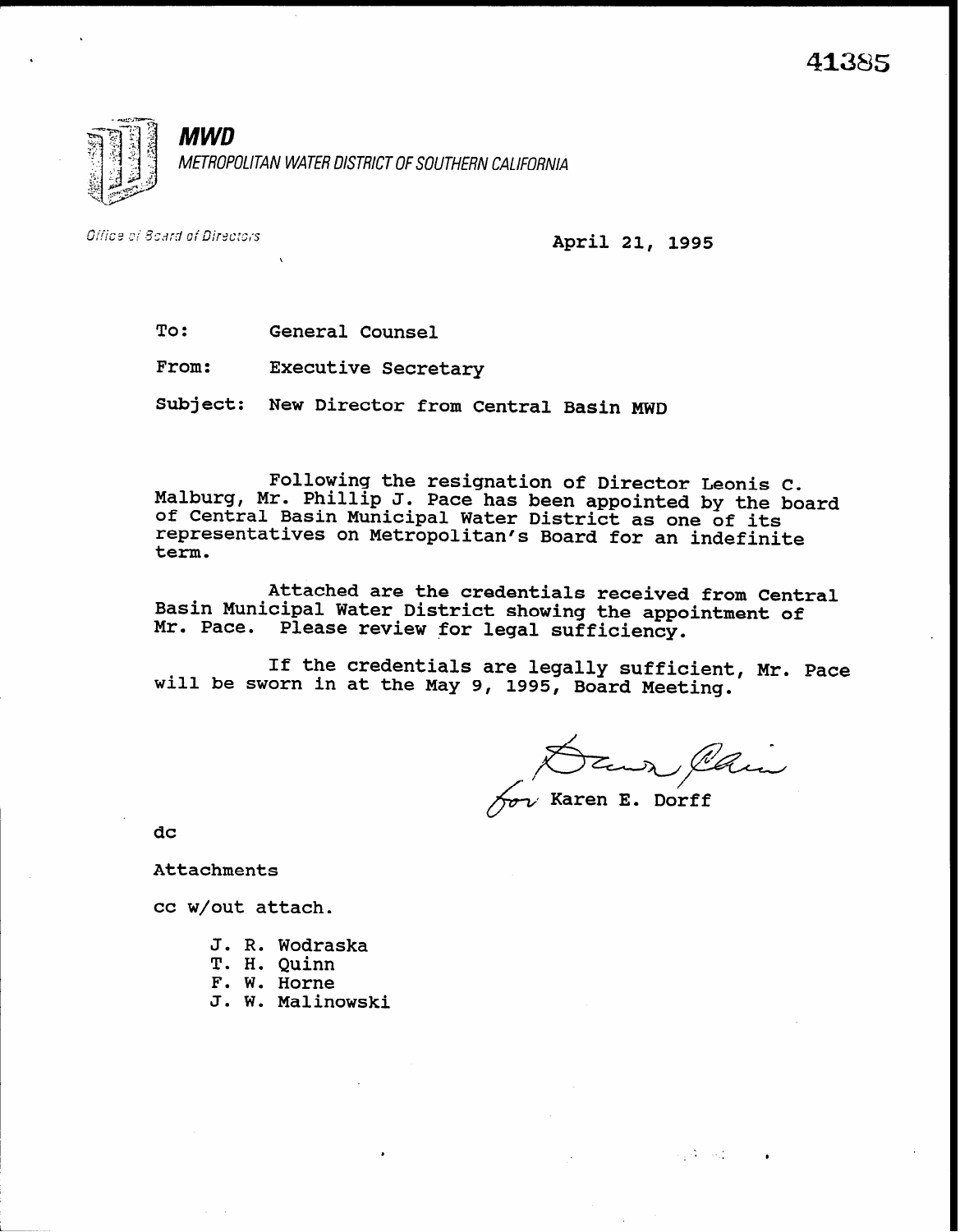

. .

.

. .

 $\mathbf{r}$ 

. The contribution of the contribution of the contribution  $\mathcal{L}_\mathcal{A}$ 

Central Basin Municipal Water District 17140 S. Avalon Blvd · Suite 210 · Carson, CA 90746-1218 telephone 310-217-2222. fax 310-217-2414 From the office of Richard W Atwater, General Manager . ..

.

41385

,. .

'.

 $\mathcal{L} = \mathcal{L} \left( \mathcal{L} \right)$  , where  $\mathcal{L} = \mathcal{L} \left( \mathcal{L} \right)$ 

. .

 $\mathcal{I}^{\mathcal{I}}$ 

. .

 $\mathcal{L}^{\mathcal{L}}$  . The set of  $\mathcal{L}^{\mathcal{L}}$ . .

,. . 1 . .- . ,. , .

.

. . . : the state of the state of the state of the state of the state of the state of the state of the state of the state of the state of the state of the state of the state of the state of the state of the state of the state o

**April 18, 1995** 

:.

. In the contribution of the contribution  $\mathcal{L}^{\mathcal{L}}$  , we can express the contribution of the contribution of the contribution of the contribution of the contribution of the contribution of the contribution of the co

, .

.

- \*,. . ., .a ' ..,.,. . \_. . . ,

.  $\mathbb{R}^2$ 

.  $\mathcal{L}$ 

. The simulation of the simulation of the simulation of the simulation of the simulation of the simulation of the simulation of the simulation of the simulation of the simulation of the simulation of the simulation of the

.. . . . \* : . . . ,, \_

 $\mathcal{L}^{\mathcal{L}}$  ,  $\mathcal{L}^{\mathcal{L}}$  ,  $\mathcal{L}^{\mathcal{L}}$  ,  $\mathcal{L}^{\mathcal{L}}$  ,  $\mathcal{L}^{\mathcal{L}}$  ,  $\mathcal{L}^{\mathcal{L}}$ 

.'... \* : . .

Ms. Karen Dorff, Executive Secretary Metropolitan Water District . of Southern California P.O. Box 54153 Los Angeles, CA 90054

Dear Ms:Dorffz \_ : : . . . , where  $\mathcal{L} = \{ \mathcal{L} \in \mathcal{L} \mid \mathcal{L} \in \mathcal{L} \}$  , where  $\mathcal{L} = \{ \mathcal{L} \mid \mathcal{L} \in \mathcal{L} \}$  , where  $\mathcal{L} = \{ \mathcal{L} \mid \mathcal{L} \in \mathcal{L} \}$ 

. . . .

 $\sim$ 

 $\mathbf{I} = \mathbf{I} \times \mathbf{I}$  . In the set of  $\mathbf{I} = \mathbf{I} \times \mathbf{I}$ 

.

.

. .

> Enclosed is a certified copy of Resolution No 4-95-543 adopted by the Board of Directors of Central Basin Municipal Water District at the April 6, 1995, meeting, consenting and approving the appointment of Phillip J. Pace as representative from Central Basin MWD to serve on the Board- of Directors of the Metropolitan Water District of Southern California as successor to Leonis C: Malburg.  $\mathcal{L}_{\mathcal{A}}$

> Also enclosed is a certified copy of the minutes of the April 6, 1995, meeting indicating Mr. Pace's appointment, and a copy of his biography.

If you have any,  $q_1$  is the angle  $q_2$  $\blacksquare$  .  $\blacksquare$  .  $\blacksquare$  .  $\blacksquare$  .  $\blacksquare$  .  $\blacksquare$  .  $\blacksquare$  .  $\blacksquare$  .  $\blacksquare$  .  $\blacksquare$  .  $\blacksquare$  .  $\blacksquare$  .  $\blacksquare$  .  $\blacksquare$  .  $\blacksquare$  .  $\blacksquare$  .  $\blacksquare$  .  $\blacksquare$  .  $\blacksquare$  .  $\blacksquare$  .  $\blacksquare$  .  $\blacksquare$  .  $\blacksquare$  .  $\blacksquare$  .  $\blacksquare$ 

Sincerely, . '. \*, . . Let  $\mathcal{L}$  be a subset of the set of the set of the set of the set of the set of the set of the set of the set of the set of the set of the set of the set of the set of the set of the set of the set of the set of the

Sammy Westra<br>Deputy Secretary

c:\...\dorfTLltr ' , .

. \* Virginia Grebbien landskapet Grebbien landskapet General Managrr Dyne Lemieux l General Counsel Counsel Co<br>Managrr Dyne Lemieux l General Counsel Counsel Counsel Counsel Counsel Counsel Counsel Counsel Counsel Counsel

. The second constraints of the second constraint  $\mathcal{L}_\mathcal{A}$  , we can expect the second constraint  $\mathcal{L}_\mathcal{A}$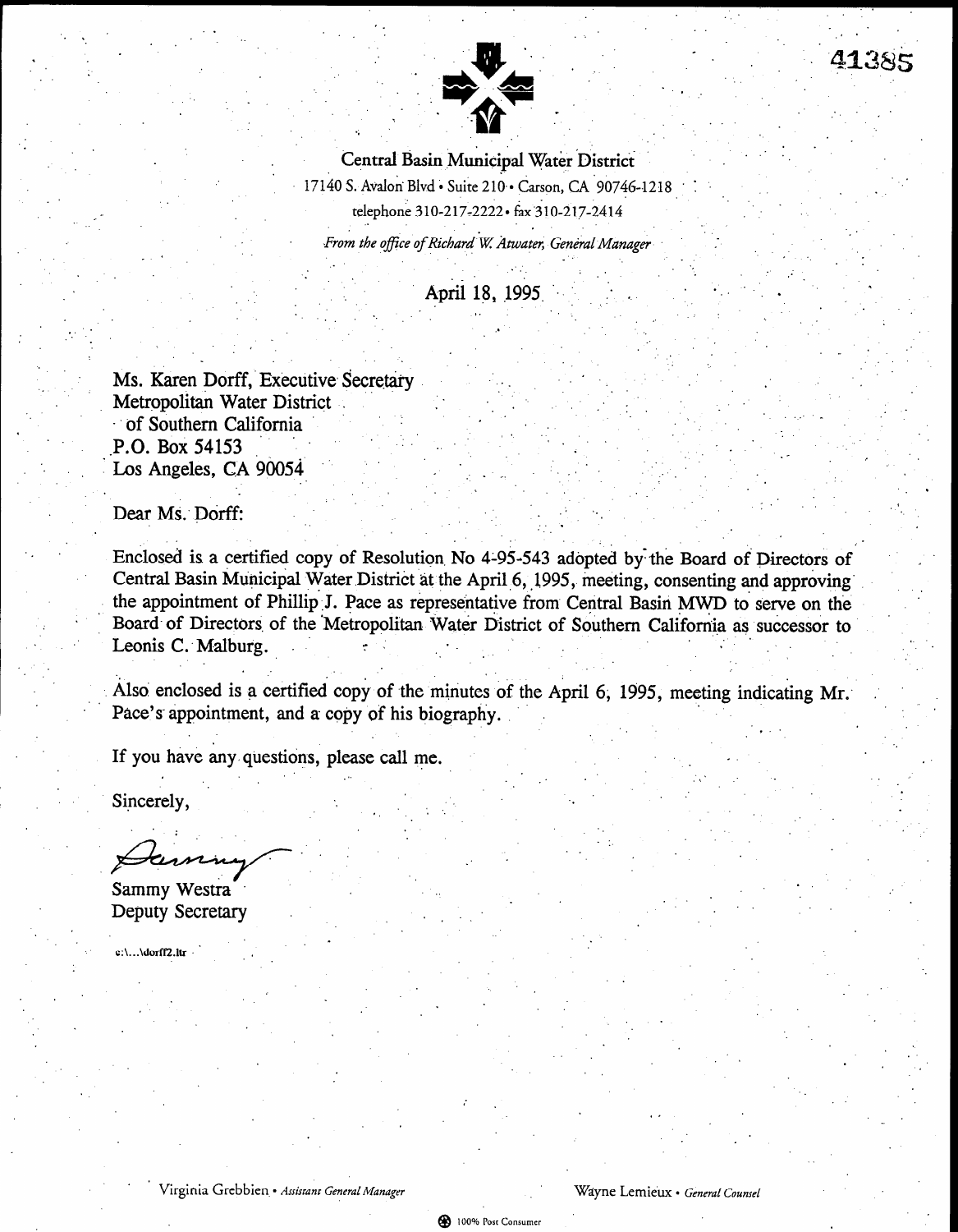#### RESOLUTION NO. 4-95-543

#### A RESOLUTION OF THE BOARD OF DIRECTORS OF THE CENTRAL BASIN MUNICIPAL WATER DISTRICT APPOINTING A REPRESENTATIVE FROM THE DISTRICT TO THE BOARD OF DIRECTORS OF THE METROPOLITAN WATER DISTRICT OF SOUTHERN CALIFORNIA

# BE IT RESOLVED BY THE BOARD OF DIRECTORS OF CENTRAL BASIN

#### MUNICIPAL WATER DISTRICT as follows:

#### Section 1. Purpose

The District desires to appoint a person to serve on the Board of Directors of The Metropolitan Water District of Southern California representing Central Basin Municipal Water District to replace Leonis Malburg.

#### Section 2. **Appointment**

Pursuant to Section 51 of the Metropolitan Water District Act, the Board of Directors of

Central Basin Municipal Water District hereby appoints Philip Pace to serve as a member of the

Board of Directors of The Metropolitan Water District of Southern California.

#### Section 3. Certification

The Secretary shall certify the passage of this resolution and provide a certified copy thereof to the Secretary of the Board of Directors of the Metropolitan Water District of Southern California.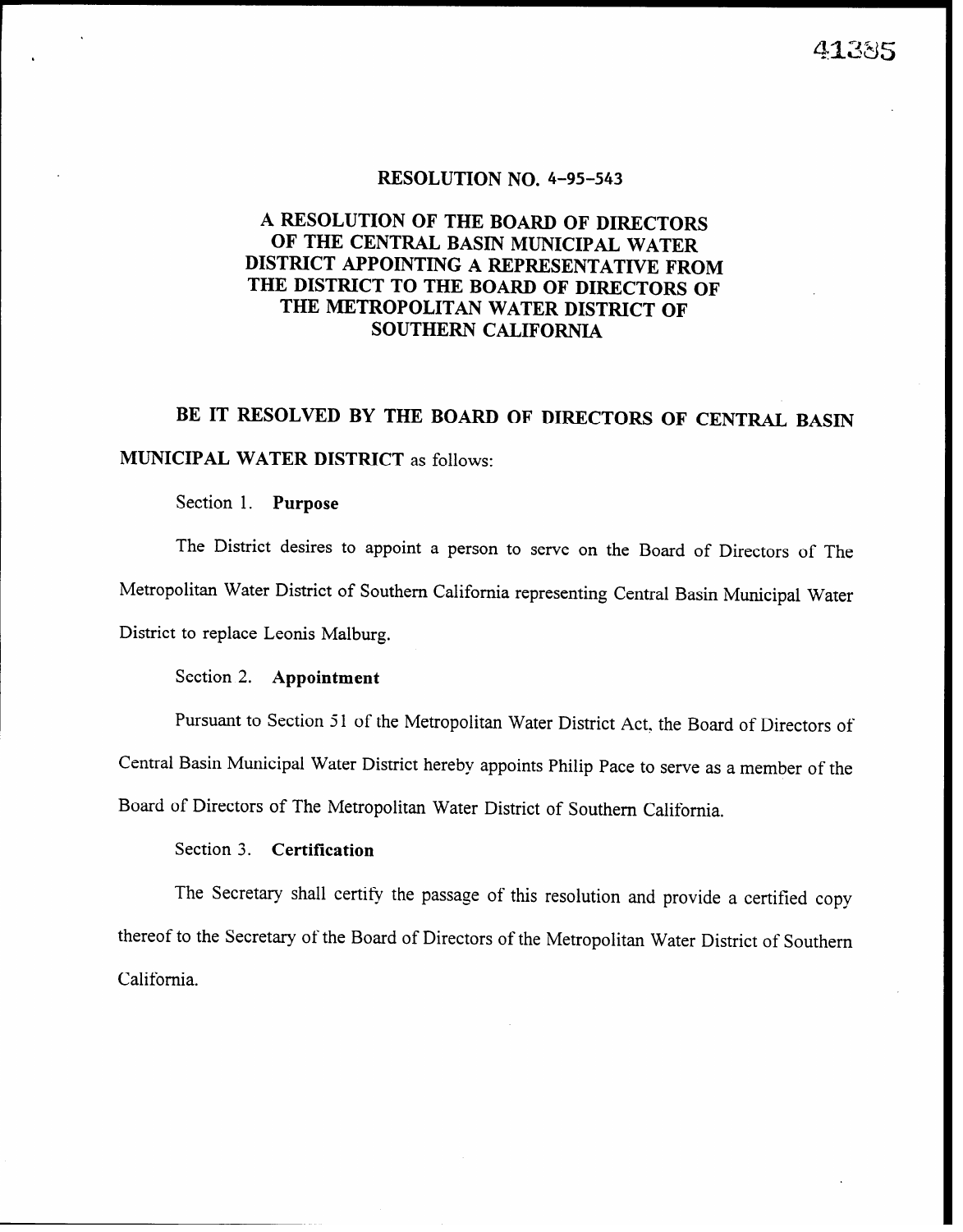#### RESOLUTION NO. 4-95-543

#### Section 4. Effective Date

This resolution is effective immediately.

PASSED, APPROVED AND ADOPTED **April 6** , 1995.

President

**ATTEST** Secretary

(SEAL)

\cb\metdrctr.res

(A RESOLUTION OF THE BOARD OF DIRECTORS OF THE CENTRAL BASIN MUNICIPAL WATERDISTRICT APPOINTING A REPRESENTATIVE FROMTHE DISTRICT TO THE BOARD OF DIRECTORS OF THE METROPOLITAN WATER DISTRICT OF SOUTHERN CALIFORNIA)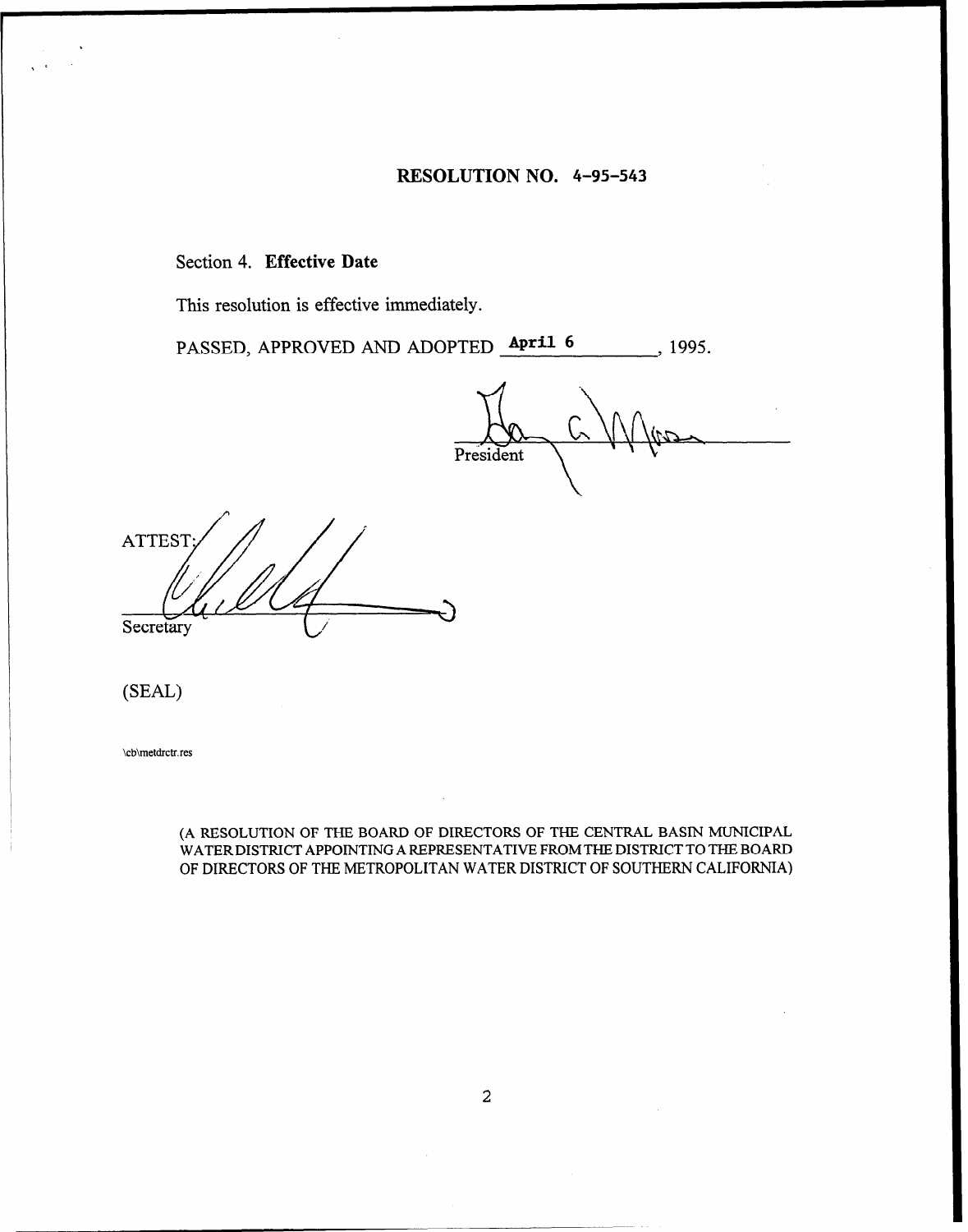#### CERTIFICATION

State of California (1) County of Los Angeles ) West Basin Municipal (b) Water District (1)

ss

I, Sammy Westra, Deputy Secretary of Central Basin Municipal Water District and of the Board of Directors thereof, do hereby certify that the foregoing is a full, true and correct copy of Resolution No. 4-95-543, which was duly adopted at a special meeting of the Board of Directors of the Central Basin Municipal Water District held April 6, 1995, and that the same has not been amended or repealed.

Dated: April 18, 1995

<u>muer West</u>ua

Deputy Secretary, Central Basin<br>Municipal Water District and to the Board of Directors thereof

c:\wp60\cbmin\cerficat.536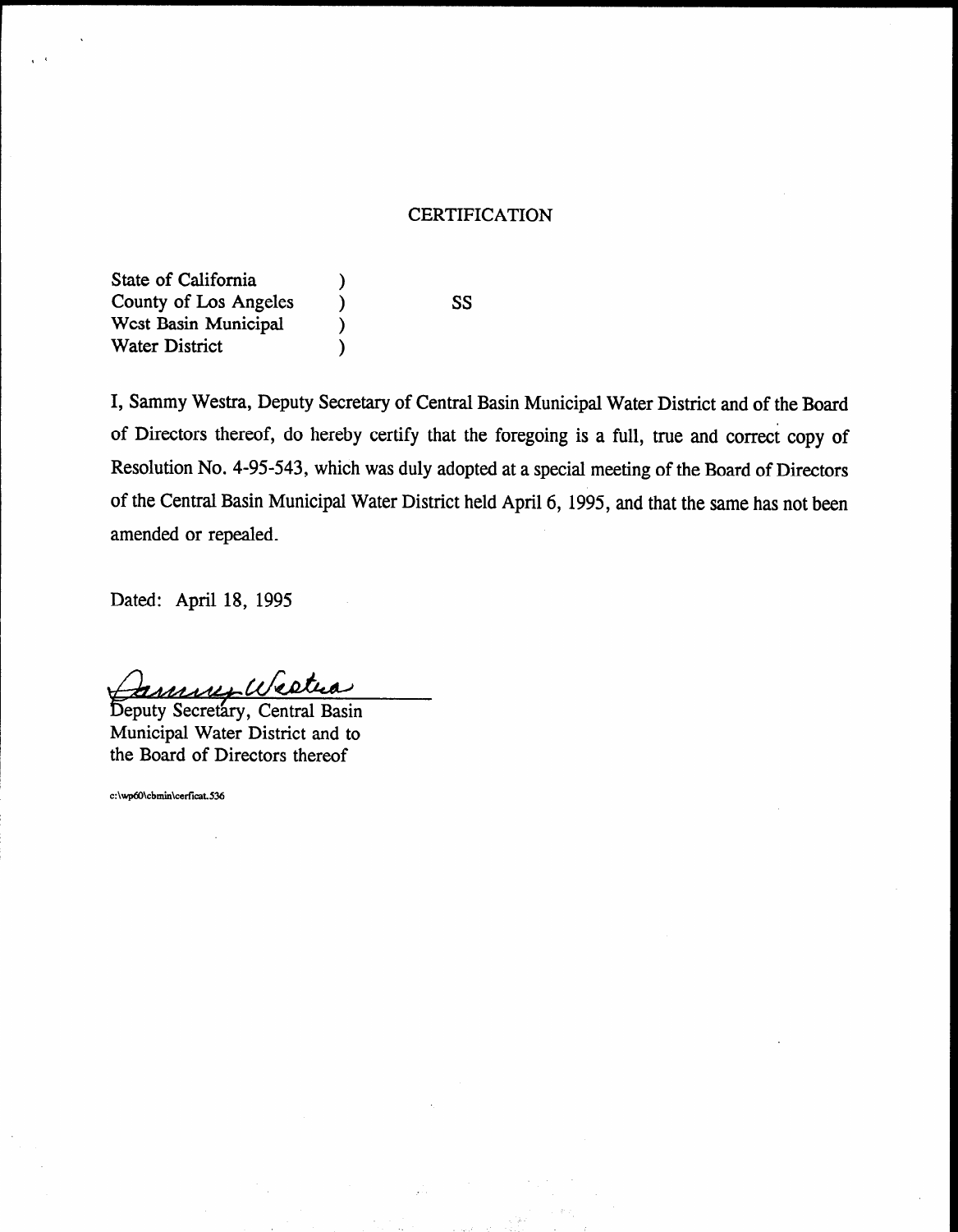41385

#### MINUTES OF A SPECIAL MEETING OF THE BOARD OF DIRECTORS CENTRAL BASIN MUNICIPAL WATER DISTRICT APRIL 6, 1995

A special 'meeting of the Board of Directors of Central Basin Municipal Water District was held on Thursday, April 6, 1995, 2:00 p.m., at 17140 South Avalon Boulevard, Carson, California. President Morse called the meeting to order and presided thereover and Deputy Secretary Westra recorded the minutes thereof.

1. ROLL CALL The following Directors were present: Morse, Zeise, Trevifio, Zastrow and Mayer. Also present at the meeting were General Manager Atwater, Assistant General Manager Grebbien, Attorney Lemieux and Dan Arrighi of San Gabriel Valley Water Company.

2. PUBLIC COMMENT No public comment was received.

3. DISCUSSION OF CBMWD REPRESENTATIVES TO THE BOARD OF DIRECTORS OF THE METROPOLITAN WATER DISTRICT OF SOUTHERN CALIFORNIA. Director Morse nominated Phillip J. Pace and Director Mayer nominated Charles M. Trevifio for appointment to the Metropolitan Water District Board of Directors to replace Leonis Malburg who submitted his resgination.

President Morse called for a vote to be taken on the nominations.

No nominee was appointed by the following vote:

PHILLIP J. PACE: Director Morse

CHARLES M. TREVINO: Directors Mayer and Zastrow

Abstain: Directors Zeise and Trevifio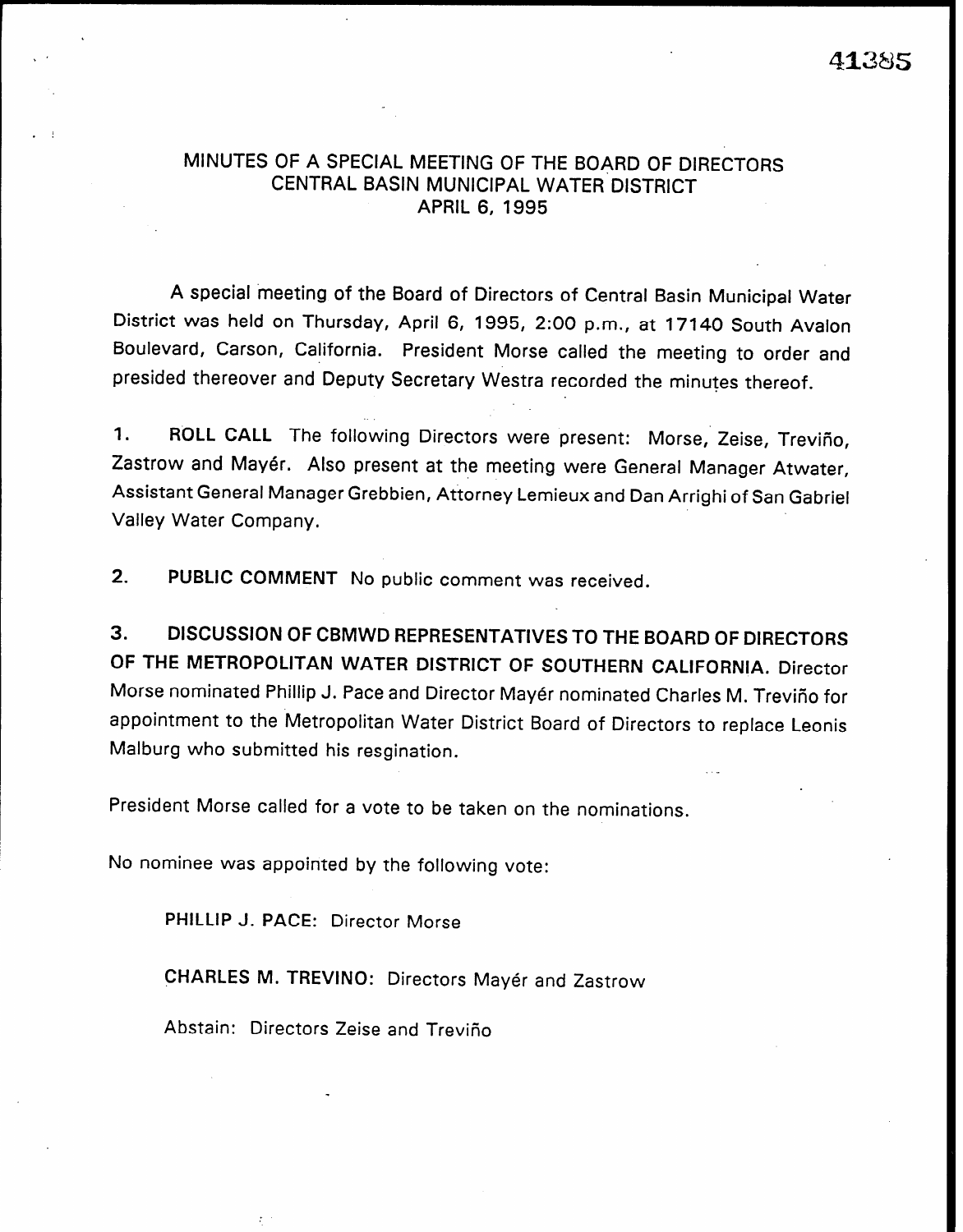CBMWD Special Board Meeting April 6, 1995 Page 2

President Morse called for a second vote which also failed as follows:

PHILLIP J. PACE: Directors Morse and Zastrow

CHARLES M. TREVINO: Directors Mayer

Abstain: Director Zeise and Treviño

After discussion, President Morse called for a third vote which resulted in appointment of Mr. Phillip Pace by the following vote:

PHILIP J. PACE: Directors Morse, Zastrow and Zeise CHARLES M. TREVINO: Director Mayer Abstained: Director Trevifio

4. ADJOURNMENT. There being no further business to come before the Board, the meeting was adjourned.

President

**ATTES** 

Secretary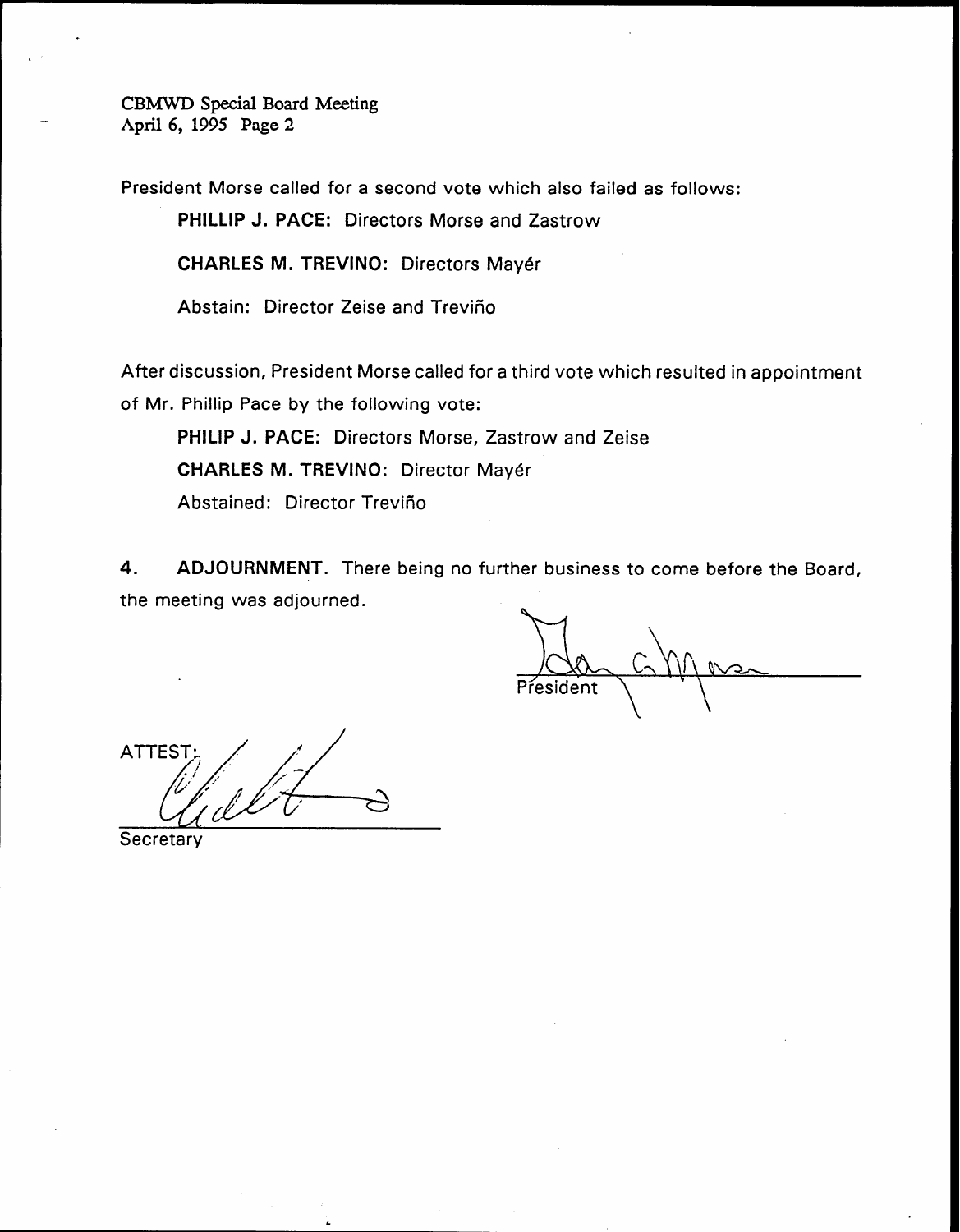#### CERTIFICATION

State of California County of Los Angeles West Basin Municipal Water District

ss

 $\lambda$  $\lambda$  $\mathcal Y$  $\mathcal{E}$ 

I, Sammy Westra, Deputy Secretary of Central Basin Municipal Water District and of the Board of Directors thereof, do hereby certify that the foregoing is a full, true and correct copy of the minutes, which was duly adopted at a special meeting of the Board of Directors of the Central Basin Municipal Water District held April 6, 1995, and that the same has not been amended or repealed.

Dated: April 18, 1995

Deputy Secretary, Central Basin<br>Municipal Water District and to the Board of Directors thereof

c:\wp60\cbmin\cerficat.min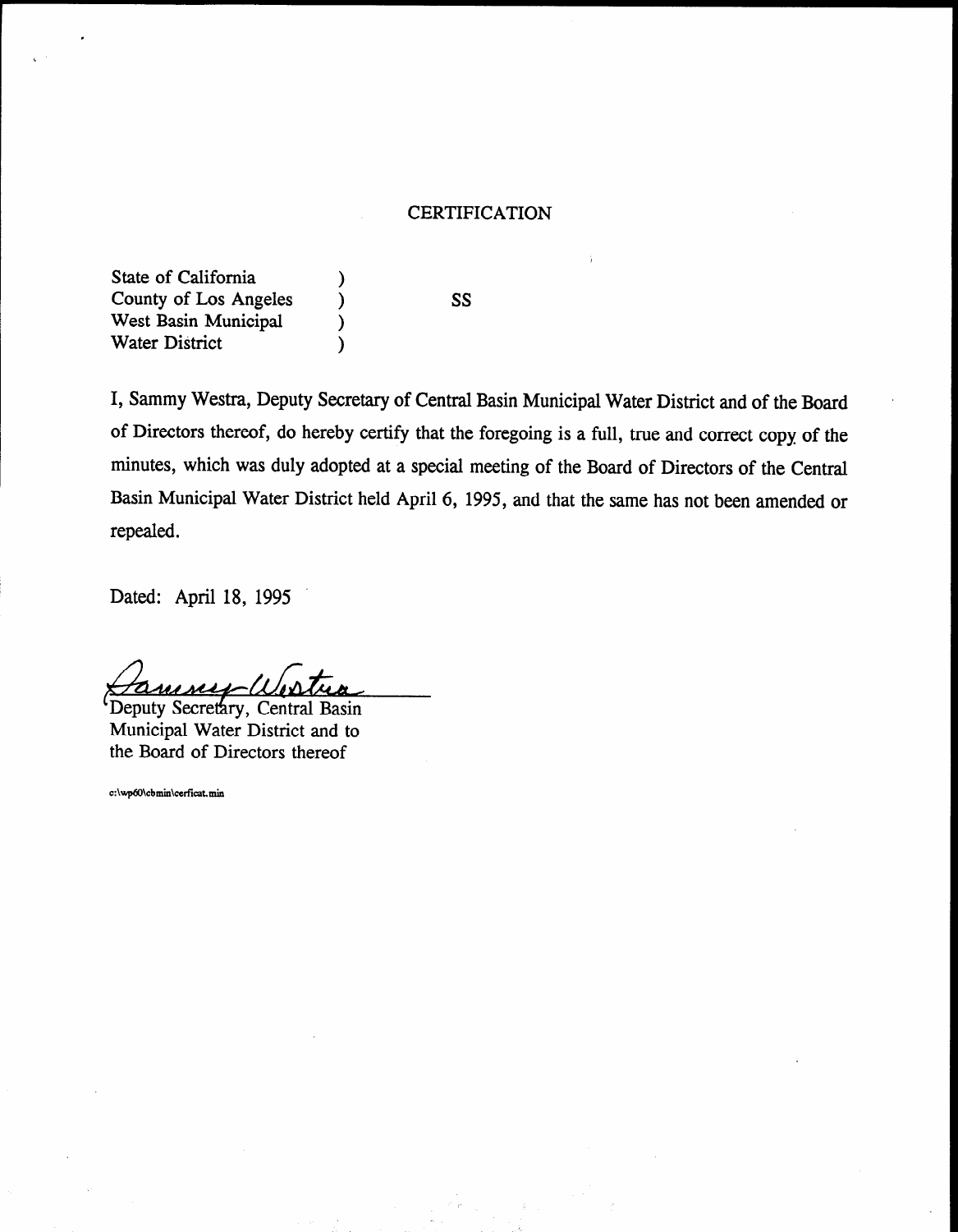This section uses the following tracking code :  $\#$  ox This section uses the following index code :  $41385$ 



## Page Place Holder Sheet / Page Tracking Sheet

### Page Place Holder Sheet

This sheet stands in for a section consisting of  $\mathcal{I}$  total number of pages in this document, including those starting at page number \_\_\_\_\_\_\_\_\_\_ and ending with page number \_\_\_\_\_\_\_\_\_\_\_\_ as numbered in the document.

Page Tracking Sheet

This section of \_\_\_\_\_\_\_\_\_\_ total number of pages has been pulled from the document titled:

This section was pulled for separate processing due to:

|        | $\Box$ Duplex Pages    |
|--------|------------------------|
|        | $\Box$ Simple Binding  |
|        | $\Box$ Special Binding |
| $\Box$ | <b>Mounted Compon</b>  |
|        | a a a - A A a ta cia   |

- $\square$  Page Size
- El Simple Binding El Damaged Page
- $\Box$  Text on Screen
- ents Cl Image Only Pages
- Page Material **Page Rotation**